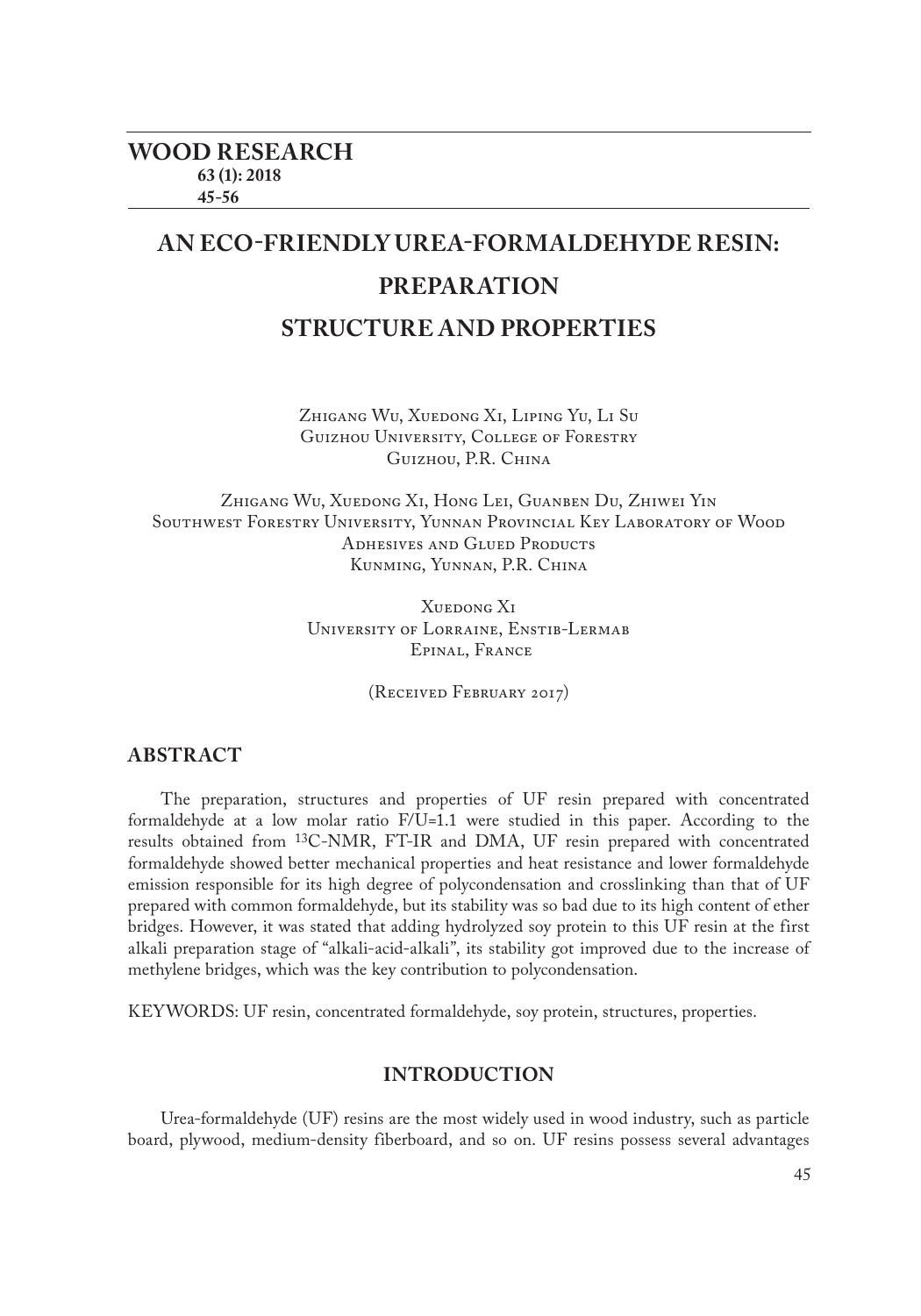#### **WOOD RESEARCH**

such as clear glueline, high initial viscosity, lower press temperature, good performance, lower cost, and also have been widely used in manufacturing products. Unfortunately, the formaldehyde used in the synthesis process will release from the preparation, practical application and the subsequent UF-bonded boards (Kandelbauer et al. 2007, Dunky et al. 1998, 2004). Besides that, the cured UF resins are very difficult to degrade. There was no evidence of biodegradation after the UF resins under soil for over 32 years (Okada, 2002, (Qu et al. 2015a, 2015b). The efforts have never stopped in order to resolve this problem. With the increase focus on the health risks of UF resins, many works have been done on the development of low-formaldehyde emission UF resins. Studies showed that the key to reduce formaldehyde emission of UF resins' products was cutting down the molar ratio (F/U). However, only dropping the molar ratio will decline the degree of crosslinking and the initial viscosity of UF resins, and the mechanical properties of UF resins are so poor that it can't meet the requirement of use (Steinhof et al. 2014, Despres et al. 2007, Chung et al. 1994).

Although UF resins consist of only two monomers, urea and formaldehyde, the reaction between them is rather complex due to the high reactivity of urea and formaldehyde. The classical preparation procedure between urea and formaldehyde can be divided into three stages "alkaliacid-alkali": usually an alkaline methylolation followed by an acid condensation and stored in alkaline condition (Li et al. 2016, Cao et al. 2016). It proved that the preparation conditions, such as molar ratio, pH, reaction temperature, and so on, had great effects on the structures and properties of UF resins (Li et al. 2015, 2014).

The content of concentrated formaldehyde is more than 42%. UF resins prepared with urea-formaldehyde concentrate (UFC) have better performance than common UF resins, such as higher curing reactivity, short curing time, lower free formaldehyde emission and products with better mechanical properties, and so on (Wu et al. 2016a, Lei et al. 2006). But the study on the preparation of UF resins directly with concentrated formaldehyde is rather few. In this paper, concentrated formaldehyde was used to replace the common formaldehyde 37 wt% to compound UF resin at a low molar ratio F/U=1.1. Besides, biomass soy protein was introduced into three preparation stages. Lower cross-linking degree of UF resins with low molar ratio, improved chain flexibility, and introduced natural molecular may enhance the susceptibility of the modified UF resins to enzymatic hydrolysis (Arancibia et al. 2014, Okada et al. 2002). Soy proteins consist of the amino acid units, the possible reactive groups in the soy protein structure mainly include –OH, –SH, –COOH and –NH2 groups, which may react with UF (Wu et al. 2016b, Lei et al. 2014). Hence, the incorporation of biodegradable soy protein molecular chains along with a low molar UF may be an effective strategy for enhancing the biodegradability of UF resins (Wu et al. 2013a). The objective of this work was to analyze the structures and properties of the UF resins prepared with concentrated formaldehyde and soy protein.

# **MATERIALS AND METHODS**

### **Materials**

Soy protein isolate (SPI, 90% protein content) was purchased from Yuxin Soybean Protein Co., Ltd, China. Two kinds of formaldehyde solution with concentration of 37 wt% and 50 wt% were purchased from Sinopharm Chemical Reagent Co., Ltd, PR China and Kunming Xinfeilin Panel Board CO., LTD, PR China. Oak veneer, with moisture content less than 15% and density more than 0.5  $\rm g\,cm^{-3}$ , was come from Banna district of China, respectively. All other chemicals mentioned in this paper were all of reagent grade.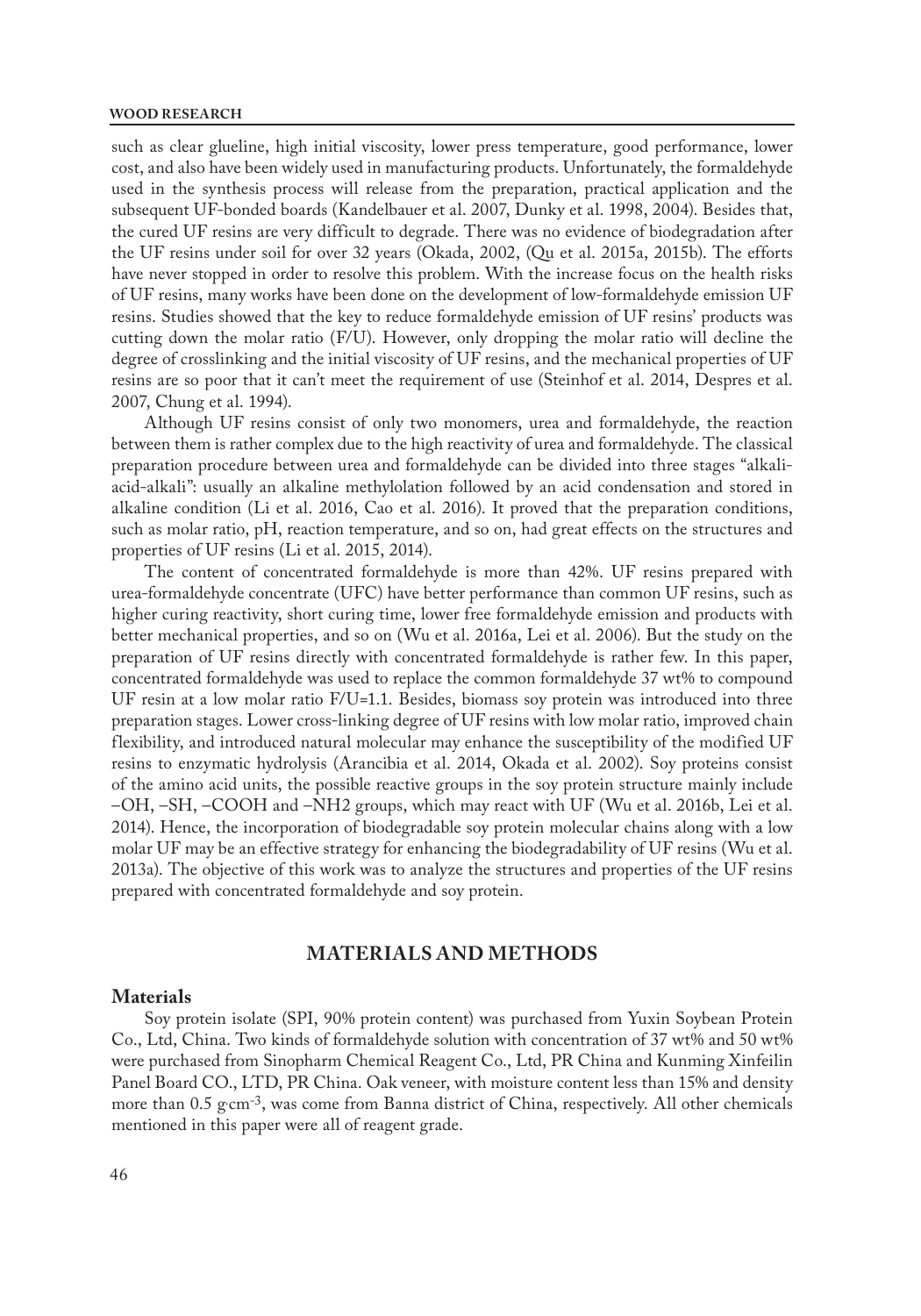# **Degradation of SPI protein**

In a three-neck round-bottom flask equipped with a mechanical stirrer, thermometer, and condenser was charged with water (140 g), NaOH (7.56 g), a phase transfer agent ethylene glycol  $(1.6 \text{ g})$  and silicon oil  $(10 \text{ drops})$  and then heated to  $70^{\circ}$ C. SPI  $(84 \text{ g})$  was then charged to the rapidly stirring solution. The mixture was heated to  $90^{\circ}$ C (treating temperature), with rapid agitation, and held between for 3h (treating time). The mixture was cooled to  $35^{\circ}$ C in an ice bath. Test methods of viscosity and pH value referred to Chinese national standard GB/T 14074-14074.

#### **Preparation of UF adhesive**

The UF adhesive with molar ratio F/U=1.1:1 was prepared as follows: 113 parts of formaldehyde 37 wt% or 83.4 parts of formaldehyde 50 wt% was charged to a three-neck 500ml flask equipped with a mechanical stirrer, thermometer and condenser and. The first urea (34.8 g) was then charged to the rapidly stirring solution. The pH was adjusted to 8.0-8.5 with NaOH 30% solution. Once the temperature was brought to 90  $\degree$ C, the second urea (17.4 g) was added to the mixture and the reaction was maintained for 20 minutes. The pH was adjusted to 5.0-5.3 with formic acid 10%. After the desired water tolerance was arrived, the resin was cooled to 60ºC. The pH was brought to 7.5-8.0 and the third urea (23.4 g) was added. After 15 minutes, the resin was cooled to room temperature. The UF resin samples prepared with formaldehyde 37% and 50% called as UF1 and UF2, respectively.

And then hydrolyzed soy protein was respectively charged into three preparation stages of "alkali-acid-alkali" of UF2, S1-UF2, S2-UF2 and S3-UF2 were gotten.

The properties of the final UF resin, including viscosity, pH, the content of free formaldehyde and methylol groups, were measured according to the method introduced by the Chinese national standard (GB/T 14074-2006).

#### **Formaldehyde reaction ability of hydrolyzed soy protein**

In a three-neck round-bottom flask equipped with a mechanical stirrer, thermometer, and condenser was charged with hydrolyzed soy protein 64g (W1), formaldehyde 37.2 wt% 30g (W2), then adjust pH to 8.2-8.5 with orthophosphoric acid (W3). The mixture was heated to 85 °C, and held the temperature for 3h. The formaldehyde reaction ability of hydrolyzed soy protein was measured according to the method introduced by the Chinese national standard (GB/T 14074- 2006).

Formaldehyde reaction ability=1000×[37.2%×W<sub>2</sub>-(W<sub>1</sub>+W<sub>2</sub>+W<sub>3</sub>)×F%]/(0.375×W<sub>1</sub>).

#### **Preparation of lap samples**

Oak sapwood was cut into pieces with dimensions of  $30\times25\times10$  mm. Adhesive was spread on the surface of pieces. The usage of the adhesive was  $200 \text{ g} \text{m}^{-2}$  (two sides) on a dry weight basis. Two pieces were then lapped together to have a 25×25 mm surface area, and were pressed into a specimen at pressure 2.0 MPa and 140°C press temperature. The total press time was 8 min. For one press, 24 specimens could be gotten at the same time.

#### **13C-NMR analysis**

The 400μl liquid UF resin was directly mixed with 50μl DMSO-d6 for 13C-NMR determination. The spectra were obtained on a Bruker AVANCE 600 NMR spectrometer using 12μs pulse width (90º). The relaxation delay was 6s. To achieve a sufficient signal-to-noise ratio, inverse-gated proton decoupling method was applied. The spectra were taken at 150MHz with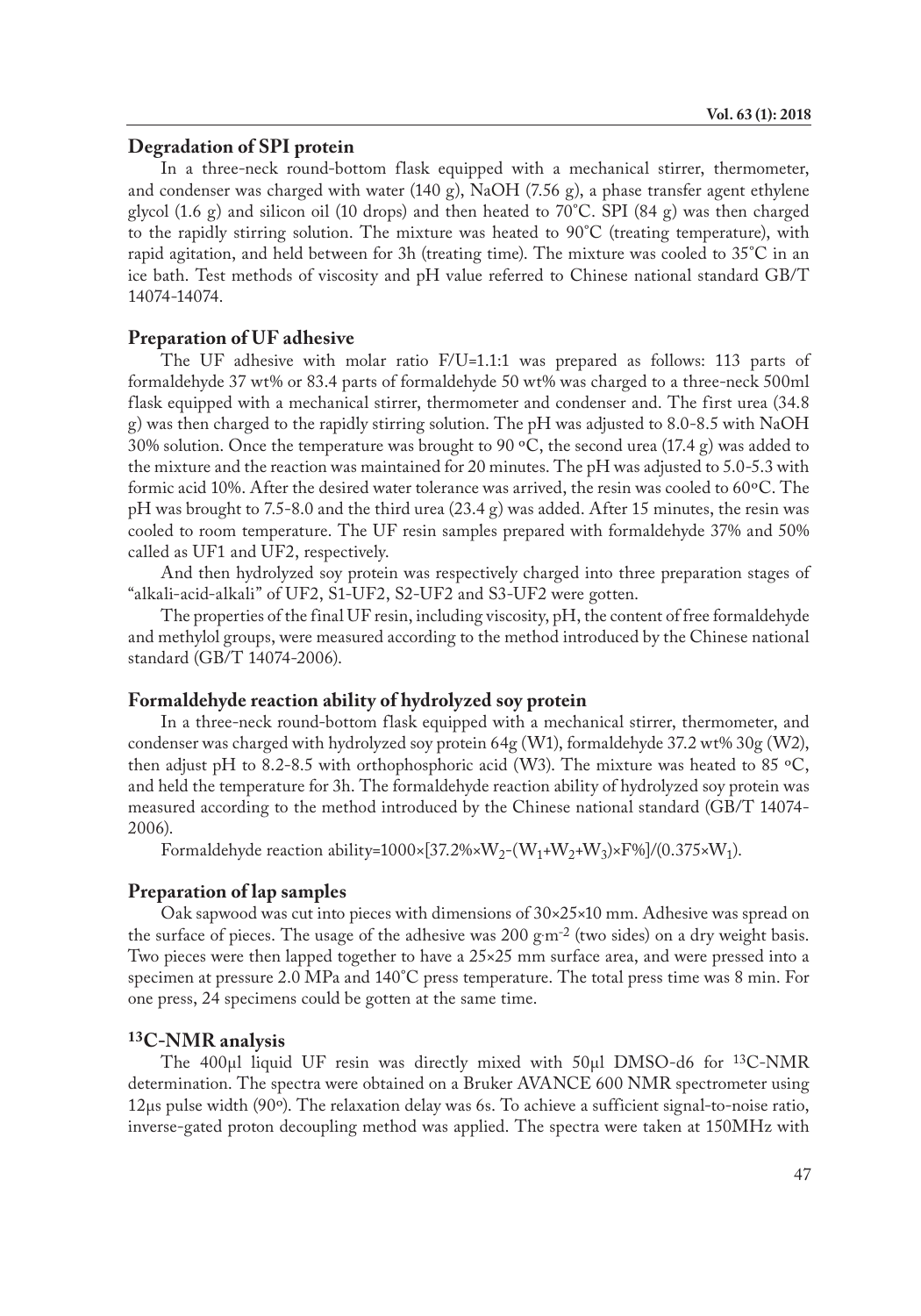#### **WOOD RESEARCH**

400-600 scans accumulated. The molar distribution of the structural elements was described by the percentages calculated from the obtained spectral peak integration values (Lei et al. 2016, Guo et al. 2014).

## **FT-IR analysis**

Liquid UF sample was put in the preparation of KBr pills. The FT-IR spectra were gotten on a Varian 1000 infrared spectrophotometer.

#### **DMA measurement**

DMA analysis was conducted by using NETZSCH DMA-242 thermomechanical analyzer with NETZSCH Proteus software for data treatment. All experiments were tested under the same conditions: 0.125 g of resin, heating rate 5 K·min<sup>-1</sup> at the temperature range 20–260°C. Deflection curves, which allow determining the modulus of elasticity, have been obtained in three point flexion mode on two beech wood veneers of dimensions 50×10× 3 mm for each specimen while the liquid resin layer was spread between the two specimens. The measurements of the thermomechanical properties were made in triplicates on three similar specimens and the average value was taken.

# **RESULTS AND DISCUSSION**

#### **Performance of hydrolyzed soy protein**

Performance of hydrolyzed soy protein was shown in Tab 1. As the treating time from 1h to 3h, formaldehyde reaction capacity of hydrolyzed soy protein increased from 116.6 mg\*g<sup>-1</sup> to 214.3  $mg \cdot g^{-1}$ , which showed that the longer the treating time, the more active groups in hydrolyzed soy protein. SPI protein treated by alkali, and then secondary and tertiary structure destruction, polar groups and hydrophobic groups inside soy protein released. The following hydrolyzed soy protein (treating time 3h) was to modify UF resin.

| <b>Treating time</b><br>(h) | Viscosity at 45°C<br>$(mPa \cdot s)$ | pH    | Formaldehyde reaction ability<br>$(mg\cdot g^{-1})$ |
|-----------------------------|--------------------------------------|-------|-----------------------------------------------------|
| 1.0                         | 49.0                                 | 13.45 | 116.6                                               |
| 1.5                         | 36.5                                 | 13.24 | 148.9                                               |
| 2.0                         | 32.5                                 | 13.40 | 160.4                                               |
| 2.5                         | 25.0                                 | 13.36 | 181.6                                               |
| 3.0                         | 22.3                                 | 13.14 | 214.3                                               |

*Tab. 1: Effects of degradation conditions on performance of hydrolyzed soy protein.*

#### **Performance of UF resins**

The performance of UF1, UF2, S1-UF2, S2-UF2 and S3-UF2 were given in Tab. 1. It was obvious that the solid content and the viscosity of UF2 prepared with concentrated formaldehyde was higher than that of UF1 with formaldehyde 37 wt%. Content of free formaldehyde of UF2 was near to that UF1, but methylol groups and bonding strength was more than UF1.

At the acid preparation stage of UF2, adding hydrolyzed soy protein, S2-UF2 had poor stability and bad bonding strength. Because hydrolyzed soy protein might hinder polycondensation of UF, which resulted to low crosslinking degree, poor stability and bad bonding strength of S2-UF2.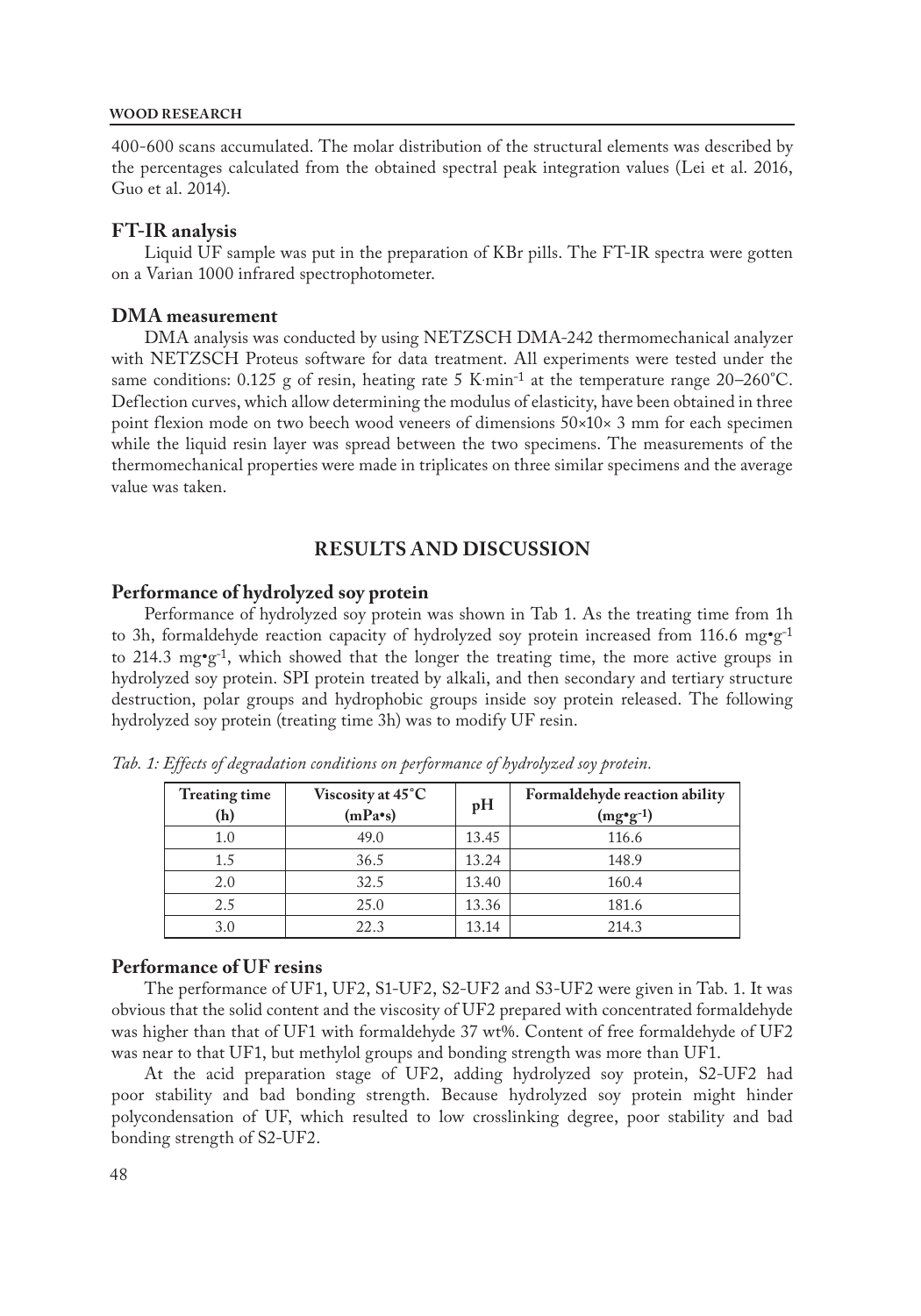At the last alkali preparation stage of UF2, adding hydrolyzed soy protein, bonding strength of S3-UF2 increased by only 4%, but free formaldehyde decreased by 18%. Partial charging urea to prepare UF was a classical method, and the role of the last batch of urea was to absorb free formaldehyde which had little contribution to the crosslinking polymerization of UF resin (Kim et al. 1999). So was the role of hydrolyzed soy protein adding at the last stage.

At the first alkali preparation stage of UF2, adding hydrolyzed soy protein, S1-UF2 had better performance. Content of free formaldehyde of UF2 and S1-UF2 were near to that UF1, methylol groups more than UF1, which normally affected the curing and water resistance of UF resin. All of the UF resins arrived at the similar water tolerance. Compared with UF1, bonding strength of UF2 and S1-UF2 increase by 64% and 76% indicated that content of formaldehyde might affect the final structures of UF.

| <b>Adhesives</b> | <b>Viscosity</b>  | Solid content | Methylol<br>Free formaldehyde |       | Bonding         |  |
|------------------|-------------------|---------------|-------------------------------|-------|-----------------|--|
|                  | $(mPa \bullet s)$ | (%)           | (%)                           | (%)   | strength (MPa)  |  |
| UF1              | 66.8              | 50.0          | 5.62                          | 0.088 | $3.95 \pm 0.77$ |  |
| UF2              | 456               | 63.3          | 13.51                         | 0.088 | $6.48 \pm 1.59$ |  |
| $S1-UF2$         | 967               | 62.4          | 12.81                         | 0.088 | $6.95 \pm 0.94$ |  |
| $S2-UF2$         |                   |               |                               |       |                 |  |
| $S3-UF2$         | 2665              | 64.1          | 12.64                         | 0.072 | $4.07 \pm 0.60$ |  |

*Tab.2: Effects of amount of soy protein on performance of UF2 resin.*

"--": The data can't be measured

# **13C-NMR analysis**

The chemical structure of UF1 and UF2 was analyzed by <sup>13</sup>C-NMR to find the connection between the chemical structure and the properties of resins (Figs. 1 and 3). The assignments of the observed chemical shifts were listed as in Tab. 3 (Kim et al. 2000, 2001a, 2001b, 2003, 2007, Despres et al. 2007). The percentages calculated by the integration methods for different methylenic carbons were also given in this table.



The peaks at 64-66ppm and 71-72ppm were assigned as mono- and di-methylol groups, respectively. The peaks at 47ppm, 54ppm and 60ppm belong to the carbon in type I, II and III methylene bridges. The peaks at 69ppm, 75ppm and 79ppm were methylene ether bridges. Urons could also be seen from the peaks at 154-158ppm.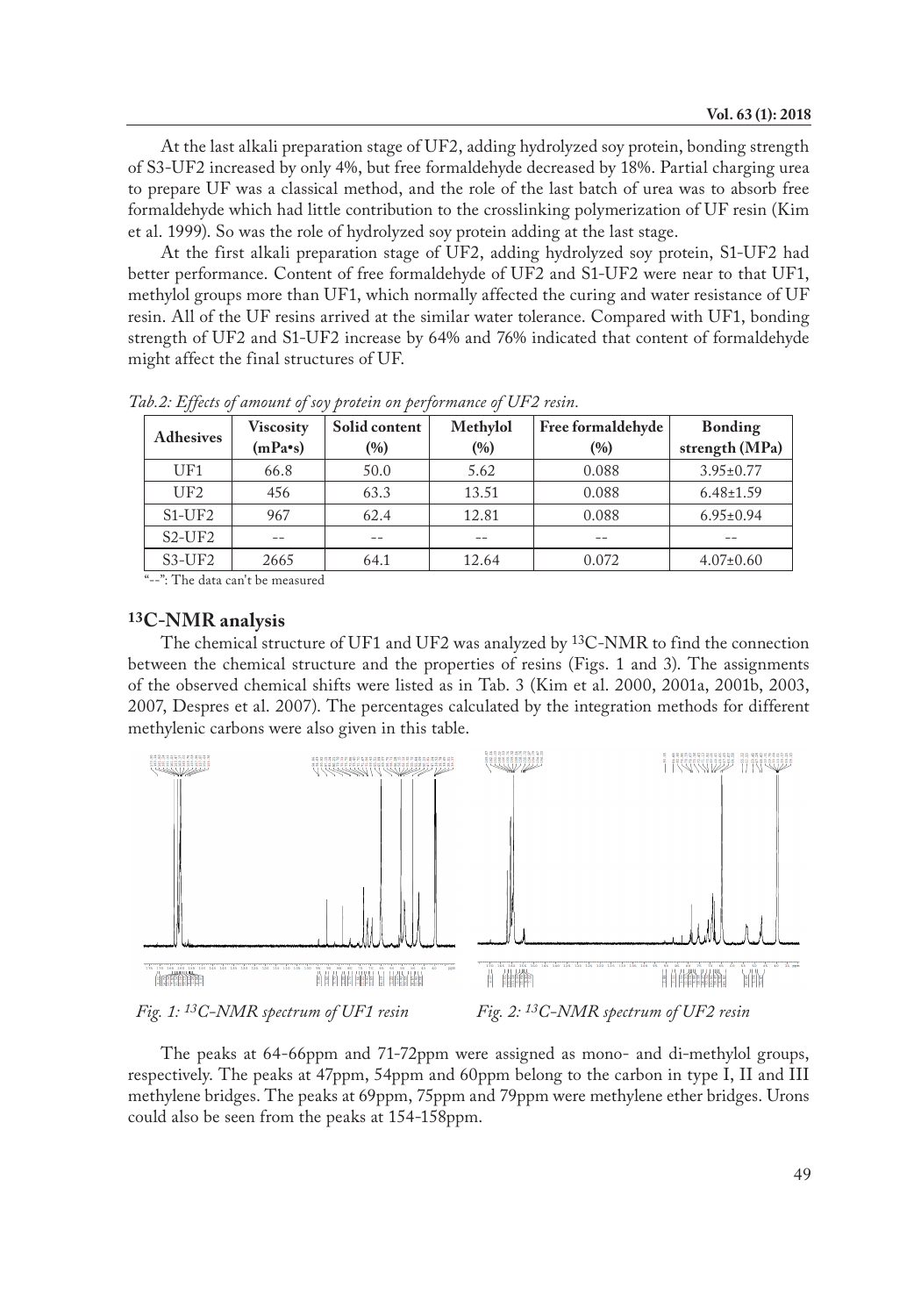

*Fig. 3: 13C-NMR spectrum of S1-UF2 resin*

Methylol groups were the basis and key of molecular chain increasing and crosslinking reaction during the preparation of UF resin. The formation of methylene bridges and ether bridges generated by consuming methylol groups indicated that both contents of methylene bridges and ether bridges could show the degree of polycondensation. Seen from Tab. 3, the content of methylene bridges of UF2, 21.05%, was lower than that of UF1, 40.37%. However, there were more ether bridges in UF2 than in UF1, specifically, 31.28% vs. 9.08%. The sum content of methylene bridges and ether bridges indicated that there was higher degree of polycondensation in UF2 than that of UF1, which was good for the mechanical property of UF2 in some degree.

As the basis of the cross-linking of UF resin with branches structure, the content of di-methylol groups which can show the degree of crosslinking is the most important key to contribute to the mechanical property. Seen from Tab. 3, the content of di-methylol groups of UF2, 8.4%, was higher than that of UF1, 5.31%. So, the higher content of methylene bridges, ether bridges and di-methylol groups should be responsible for the better mechanical property of UF2 in Tab. 3. As is well-known that the formation of methylene and ether bridges often occur simultaneously and competitively during the preparation of UF resins. Ether bridges are thought to be not as stable as methylene bridges and be more likely to be rearranged to methylene bridges by splitting off formaldehyde (Du et al. 1999). UF2 resin contained so many ether bridges, which was bound to affect its usability. Besides that, more urons observed in UF2 adhesive was good for formaldehyde emission decrease and the water resistance improvement in some degree.

UF2 had higher degree of polycondensation and crosslinking, and the unfavorable ether bridges were the majority. So, UF2 need to do some modification. Hydrolyzed soy protein was charged into the first alkali preparation stage of UF2, the chemical structure of S1-UF2 was analyzed by 13C-NMR to find the connection between the chemical structure and the properties as Fig. 3. Seen from Tab. 3, the content of methylene bridges of S1-UF2, 33.96%, was higher than that of UF2, 21.05%. There were more ether bridges in S1-UF2 than in UF2, specifically, 32.88% vs. 31.28%. The sum content of methylene bridges and ether bridges was of S1/UF2, 66.87%, higher than that of UF2, 52.33%, which indicated that there was higher degree of polycondensation in  $S1-UF<sub>2</sub>$  system. And what's the most important thing was that content of methylene bridges increasing which was the key contribution to polycondensation was critical in improving stability of UF resin.

Besides, the content of di-methylol groups of S1-UF2 was higher than that of UF2, 11.42% VS 7.40%. It also showed that adding hydrolyzed soy protein at the first alkali preparation stage of UF<sub>2</sub>, properties of  $S_1/UF_2$  adhesive had further improvement.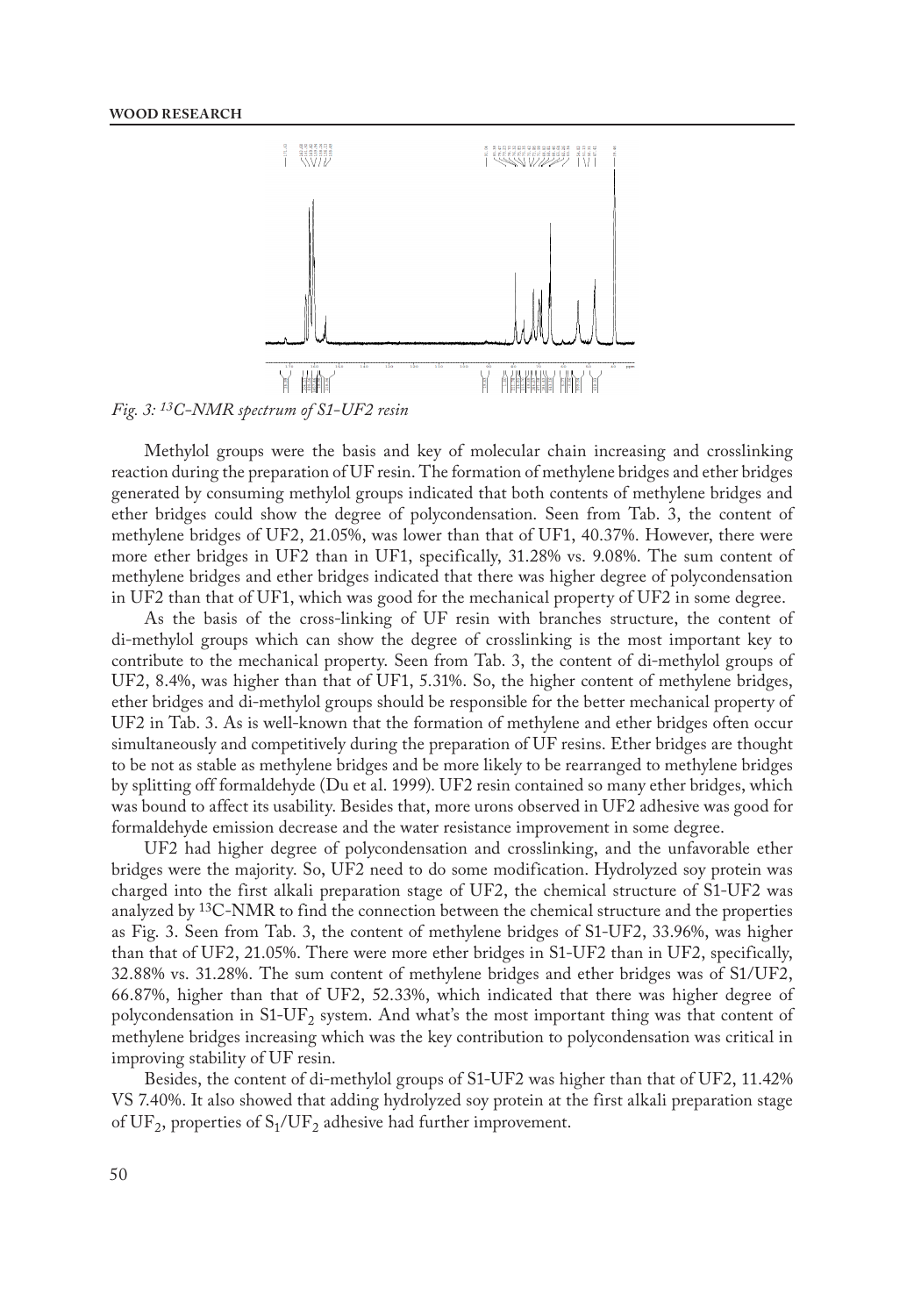| <b>Structures</b>                                 | <b>Chemical shifts</b><br>(ppm) | UF1 (%) | UF2 (%) | S1-UF2 (%)               |
|---------------------------------------------------|---------------------------------|---------|---------|--------------------------|
| $-NH-CH_2-NH-(\square)$                           | $46 - 48$                       | 17.68   | 9.75    | 18.65                    |
| $-NH-CH_2-N=(\square)$                            | $53 - 55$                       | 22.36   | 11.30   | 15.11                    |
| $=N-CH_2-N=(\square)$                             | $60 - 61$                       | 0.69    |         | 0.20                     |
|                                                   | Total                           | 40.37   | 21.05   | 33.96                    |
| -NH-CH <sub>2</sub> OCH <sub>2</sub> NH- $(\Box)$ | $68 - 70$                       | 6.60    | 21.09   | 19.46                    |
| -NH-CH <sub>2</sub> OCH <sub>2</sub> N=( $\Box$ ) | $75 - 77$                       | 0.94    | 5.04    | 6.40                     |
| $=N-CH_2OCH_2N=(\square)$                         | 78~80                           | 1.52    | 5.15    | 7.02                     |
|                                                   | Total                           | 9.06    | 31.28   | 32.88                    |
| $-NH\text{-}CH_2OH(\square)$                      | $64 - 66$                       | 36.37   | 36.92   | 19.08                    |
| $-NH(-CH2)-CH2OH(1)$                              | $71 - 72$                       | 5.31    | 8.40    | 11.42                    |
|                                                   | Total                           | 41.68   | 44.32   | 30.50                    |
| $HO-CH2-OH$                                       | $83 - 84$                       | 0.56    | 0.13    | 0.03                     |
| $HOCH2-O-CH2-OCH2OH$                              | $86 - 87$                       | 0.41    | 0.92    | $\overline{\phantom{a}}$ |
| $HOCH2-O-CH2-OCH2OH$                              | $90 - 91$                       | 0.85    | 0.44    | 0.58                     |
| $H(CH2O)n OCH2OCH3$                               | $94 - 95$                       | 0.37    |         |                          |
|                                                   | Total                           | 2.19    | 1.49    | 0.61                     |
| $-NH-CH_2-O-CH_3$                                 | $72 - 73$                       | 6.42    | 1.86    | 2.06                     |
| $NH_2$ -CO-NH <sub>2</sub>                        | $163 - 164$                     | 10.68   | 6.97    | 10.54                    |
| $NH2-CO-NH-$                                      | $161 - 162$                     | 25.10   | 21.39   | 30.81                    |
| $-NH-CO-N=$                                       | 159~161                         | 63.22   | 65.38   | 50.42                    |
| Uron rings                                        | 154~158                         | 1.00    | 6.26    | 8.23                     |

*Tab. 3: 13C-NMR assignments and its quantitative analysis results of UF resins.* 

# **FT-IR analysis**

A typical infrared absorption of UF resin was seen from the reference (Wu et al. 2013b). Peak at 3300~3500 cm-1 was stretching vibration of O-H and N-H. -CO-NH- at 1530~1600 cm-1, -NH-CO-NH- at 1600~1630 cm<sup>-1</sup>, -CH<sub>2</sub>OH at 1010 cm<sup>-1</sup>, -CH<sub>2</sub>-O-CH<sub>2</sub>- at 1050 cm<sup>-1</sup>, uron at 780-800 cm-1 were observed.



a. soy; b. UF1; c. UF2; d. S1-UF2

*Fig. 4: FT-IR cures of UF resins.*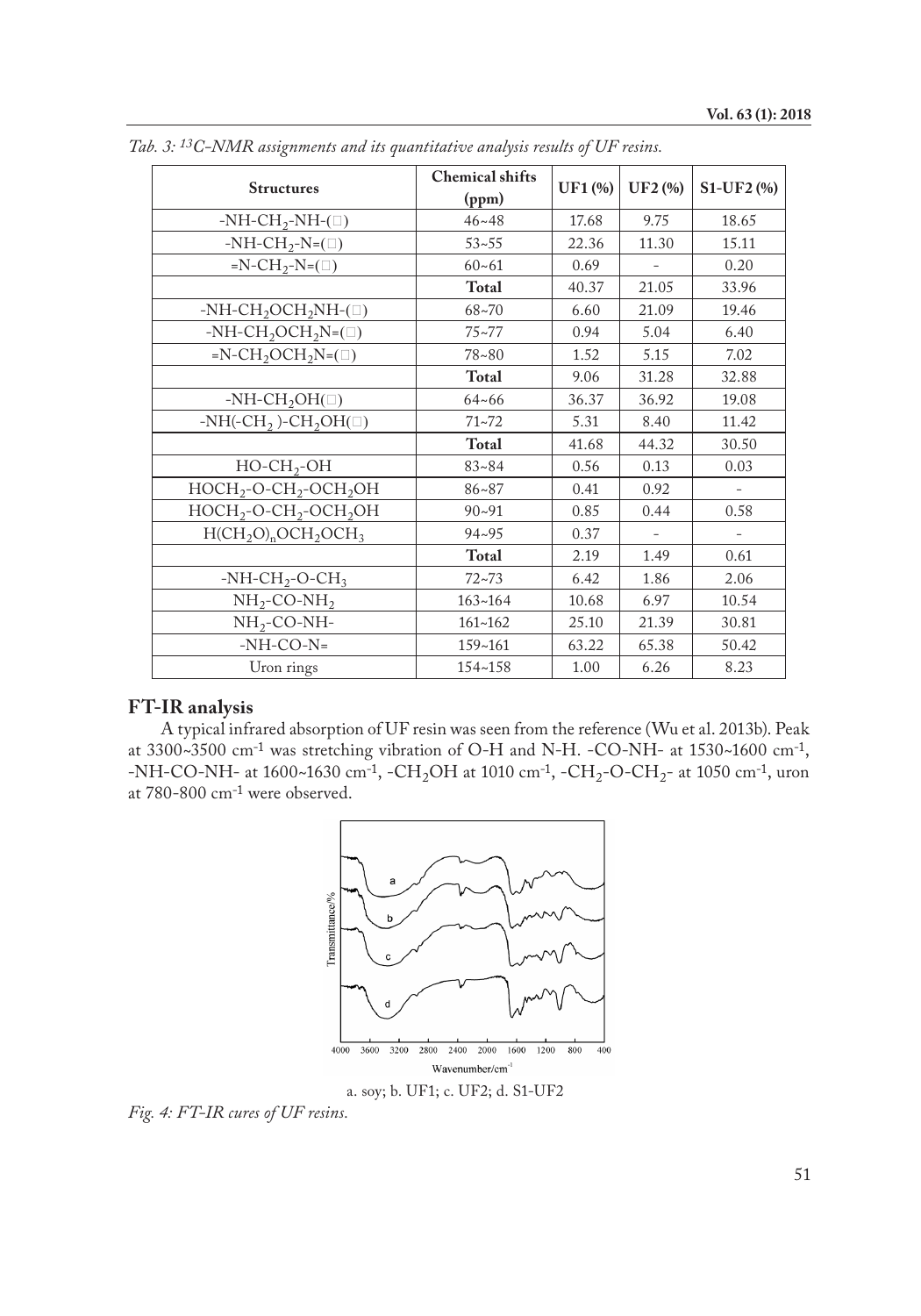#### **WOOD RESEARCH**

A typical infrared absorption of soy protein was seen from the reference (Sun et al. 2014). C=O band at 1647 cm-1, COO- at 1390 cm-1 and carbinol at 1053 cm-1 was observed. Peak at 1533 cm-1 came from bending vibration of N–H and stretching vibration of C–N. Peak at 3381 cm-1 were identified as O–H and N–H.

The FT-IR results of UF1, UF2 and S1-UF2 were given as Fig. 4. The spectra for the two resin samples looked very similar. The broad band observed at 3300-3500 cm-1 was assigned to the bound -OH and –NH groups. The absorption band of -CO-NH- and -NH-CO-NH- was observed at 1530-1600 cm-1 and 1600-1630 cm-1, respectively. Compared the spectra of the two samples, it was observed that the absorption at both 1000-1110 cm<sup>-1</sup> and 786 cm<sup>-1</sup> increased in UF2 resin sample. The former absorption was assigned as the methylene and methylene ether bridges. The latter was from urons. Both the results confirmed what the 13C-NMR analysis showed.

Peak of S1-UF2 at  $1530~1600$  cm<sup>-1</sup> and  $1600~1630$  cm<sup>-1</sup> had a strong absorption, and 3300~3500 cm-1 turning shark was a typical associating example of -OH stretching vibration and N-H bond stretching vibration superposition. It indicated that soy protein structures were introduced into UF2.

#### **DMA analysis of UF resins**

It is well-known that DMA analysis is an effective method to evaluate the curing behavior of thermosetting adhesives (Lei et al. 2015a, 2015b). The DMA curves of UF1, UF2 and S1-UF2 with curing agent 1%  $NH_4Cl$  were given as Figs. 5 - 7. In Figs. 5, 6, and 7, from 20°C to around 40°C, the storage modulus of the three UF resin systems were at a lowest plateau. At this time, the storage modulus (E') was mainly determined by the supporting substrate wood. As the temperature going up, there would be two changes happened during adhesive system. One was resin softening resulted to the decrease of the resin stiffness, the other one was curing reaction contributed to the stiffness increase. For UF1 40°C to around 88°C, UF2 40°C to around 90°C and S1-UF2, 40°C to around 100°C, the decrease of the stiffness caused by the softening greatly outpaced the increase of the stiffness of UF resin caused by the curing reaction. Once the temperature was higher than the parabolic Temperature (UF1 88°C, UF2 90°C, S1/UF2 100°C), the gelation point of UF resins were arrived and their storage modulus increased abruptly. At around 110, 120, 130°C, the maximum storage modulus of UF1, UF2 and S1-UF2 could be seen respectively, which indicated the complete of the curing of UF adhesives. Till 200, 220, 210°C, the E' of UF1, UF2 and S1-UF2 began to decrease because of the resins or wood decomposition. UF1, UF2 and S1-UF2 showed the similar curing behavior from DMA curves, but there were still three differences:

(1) The gelation point of UF2 and S1-UF2 were higher than that of UF1, indicated that UF adhesives prepared with concentrated formaldehyde cured at a higher temperature than that of UF resins with formaldehyde 37 wt%.

(2) When the complete of the curing of UF resins, the storage modulus of UF1, UF2 and S1-UF2 were 6424.4 MPa, 9320.8 MPa, 8312.4 MPa, respectively. As the increase of the temperature, the stability of UF2 was so much worse than that UF1, which might attribute to the higher content of methylene ether link in UF2. S1-UF2 prepared with concentrated formaldehyde as the same as UF2, showed better stability than UF2 was an unexpected outcome. There was higher content of methylene bridges, degree of polycondensation and crosslinking in S1-UF2 than that of UF2, which might offset instability produced by ether bridges fracture and rearrangement.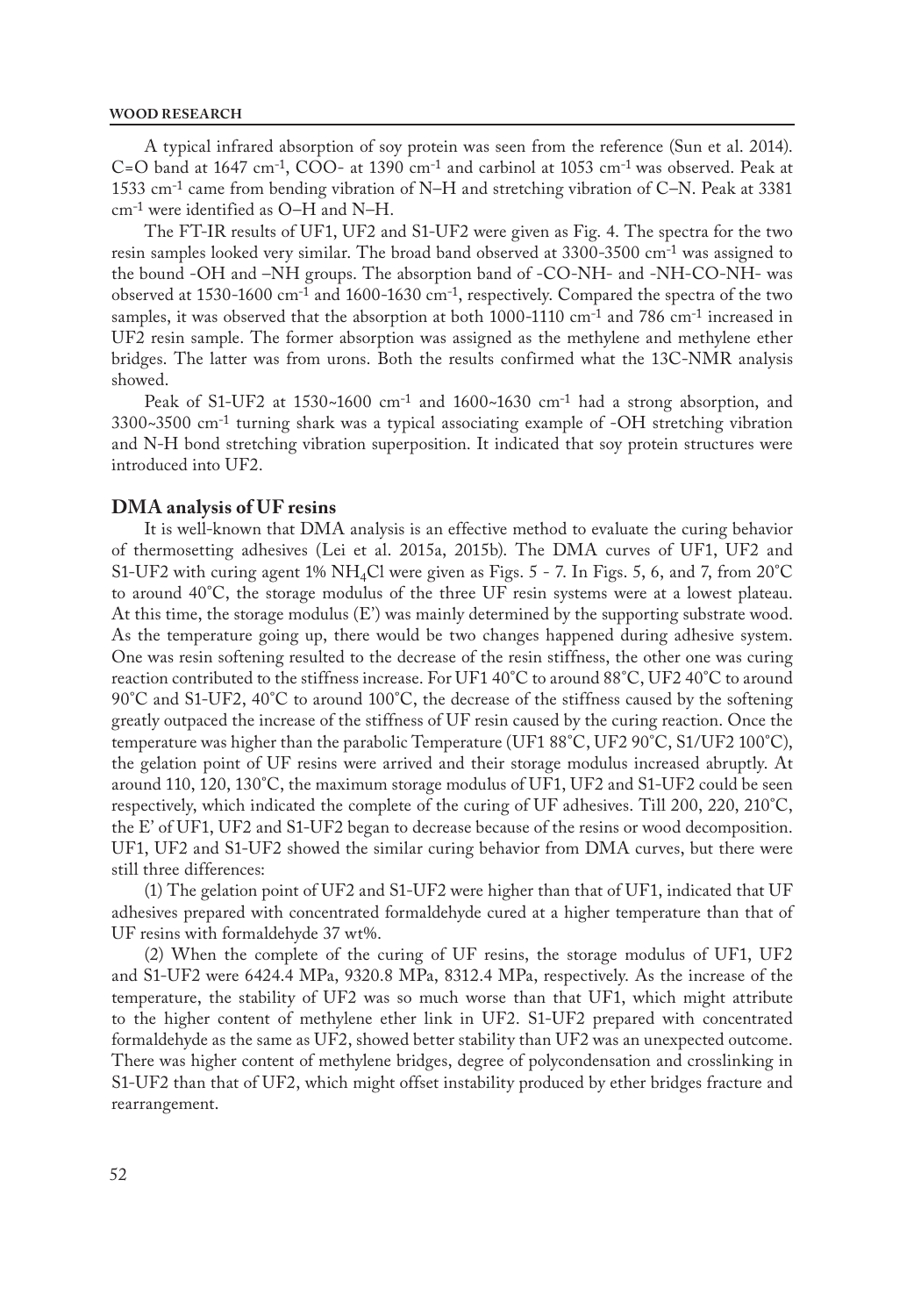(3) The decomposition temperature of UF2 220°C, S1-UF2 210°C were higher than that of UF1 200°C, which indicated UF resins prepared with concentrated formaldehyde showed better heat resistance than that of UF resins with formaldehyde 37 wt%.



*Fig. 7: DMA curves of S1-UF2.*

## **CONCLUSIONS**

The preparation, structures and properties of UF resin prepared with concentrated formaldehyde at a low molar ratio  $F/U$ =1.1 were studied in this paper. The <sup>13</sup>C-NMR, FT-IR and DMA results indicated that UF resin prepared with concentrated formaldehyde showed better mechanical properties and heat resistance and lower formaldehyde emission responsible for its high degree of polycondensation and crosslinking than that of UF prepared with common formaldehyde, but its stability was so bad due to its high content of ether bridges. However, it was stated that adding hydrolyzed soy protein to this UF resin at the first alkali preparation stage of "alkali-acid-alkali", its stability got improved due to the increase of methylene bridges, which was the key contribution to polycondensation.

## **ACKNOWLEDGMENTS**

This work was supported by National science and technology support program of China (NO. 2015BAD14B03), Education Department Foundation of Guizhou Province of China (NO. [2017]114), National Natural Science Foundation of China (No. 31660176), Forestry Department Foundation of Guizhou Province of China (NO. [2017]14), and Introduction of Guizhou University Scientific Research Grants Project of China (NO. [2016]20).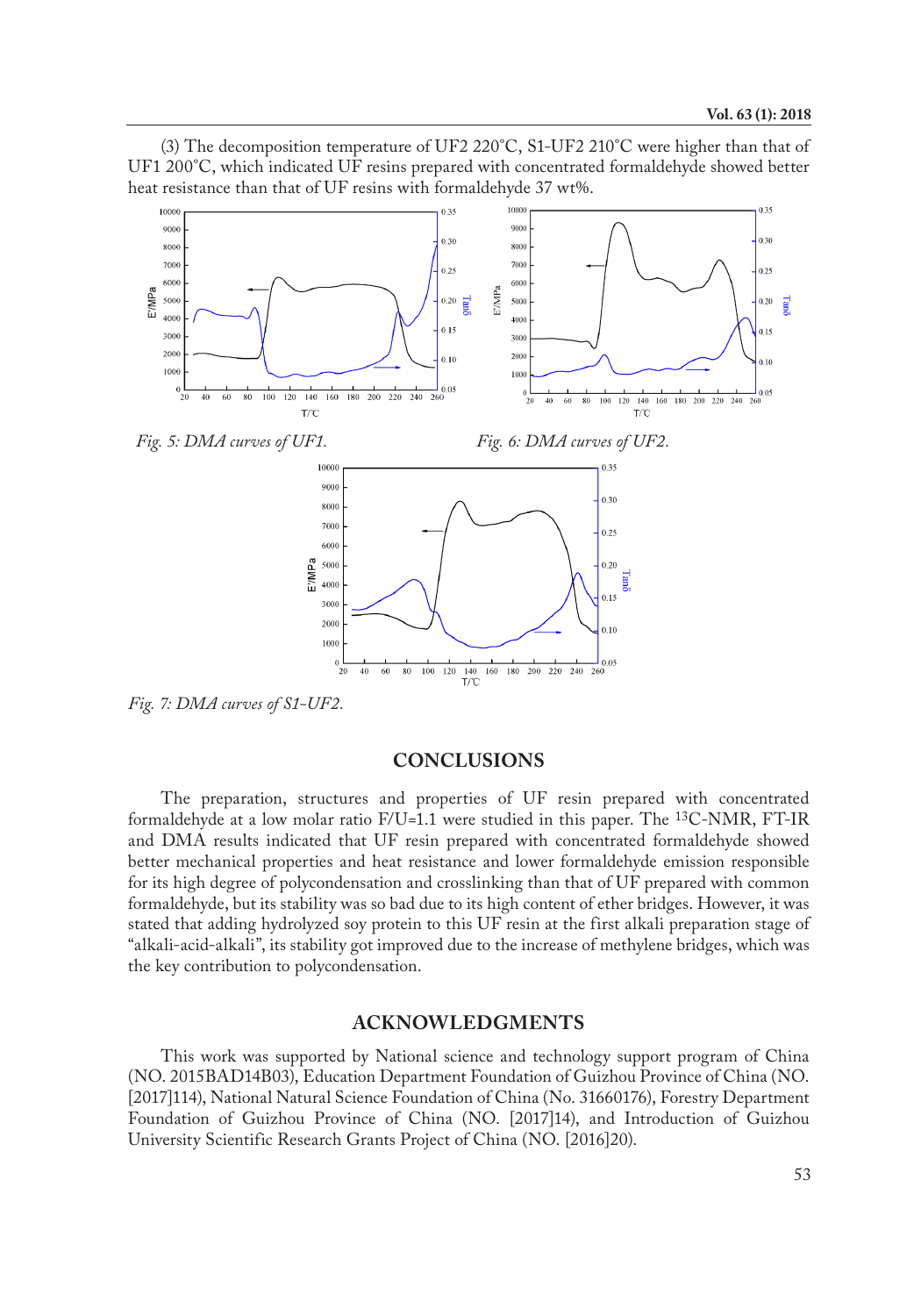# **REFERENCES**

- 1. Arancibia, M., López-Caballero, M.E., Gómez-Guillén, M.C., Montero, P., 2014: Release of volatile compounds and biodegradability of active soy protein lignin blend films with added citronella essential oil, Food Control 44: 7-15.
- 2. Cao, M., Li, T., Wu, Z., Liang, J., Xie, X., Du, G., 2016: A computational study on the reaction mechanism of neutral phenol with formaldehyde in aqueous solution, Progress in Reaction Kinetics and Mechanism 41 (2):1-9.
- 3. Chung, I., Maciel, G., 1994: NMR study of the stabilities of urea-formaldehyde resin components toward hydrolytic treatments, Journal of Applied Polymer Science 52 (11): 1637-1651.
- 4. Dunky, M., 1998: Urea–formaldehyde (UF) adhesive resins for wood, International Journal of Adhesion and Adhesives 18 (2):95-107.
- 5. Dunky, M., 2004: Adhesives based on formaldehyde condensation resins, Macromolecular Symposia 217 (1):417–429.
- 6. Despres, A., Pizzi, A., Pasch, H., Kandelbauer, A., 2007: Comparative 13C-NMR and matrix-assisted laser desorption ionization time-of-flight analyses of species variation and structure maintenance during melamine–urea–formaldehyde resin preparation, Journal of Applied Polymer Science 106 (2):1106-1128.
- 7. Du, G., Hua, Y., 1999: Progress of study on the structure of urea-formaldehyde adhesive resins, Chinese Journal of Scientia Silvae Sinicae 35 (4):86-92.
- 8. Guo, X., Wang, H., DU, G., 2014: 13C-NMR study of the effect of molar ratio at alkaline reaction stage on the final structure of UF resin, Chinese Journal of Adhesion 26(2):122- 126.
- 9. Kandelbauer, A., Despres, A., Pizzi, A., Taudes, I., 2007: Testing by Fourier transform infrared species variation during melamine-urea-formaldehyde resin preparation, Journal of Applied Polymer Science 106 (4):2192-2197
- 10. Kim, M., 1999: Examination of selected synthesis parameters for typical wood adhesivetype urea–formaldehyde resins by  $^{13}$ C-NMR Spectroscopy I, Journal of Polymer Science 37: 995-1007.
- 11. Kim, M., 2000: Examination of selected synthesis parameters for typical wood adhesivetype urea–formaldehyde resins by 13C-NMR spectroscopy II, Journal of Polymer Science 75: 1243-1254.
- 12. Kim, M., 2001a: Examination of selected synthesis parameters for wood adhesive-type urea–formaldehyde resins by 13C-NMR spectroscopy III, Journal of Polymer Science 80: 2800-2814.
- 13. Kim, M., Wan, H., No, B., Nieh, W., 2001b: Examination of selected synthesis and room-temperature storage parameters for wood adhesive-type urea–formaldehyde resins by 13C-NMR spectroscopy IV, Journal of Polymer Science 82: 1155-1169.
- 14. Kim, M., No, B., Lee, S., Nieh, W., 2003: Examination of selected synthesis and roomtemperature storage parameters for wood adhesive-type urea-formaldehyde resins by 13C-NMR spectroscopy V, Journal of Polymer Science 89: 1896-1917.
- 15. Li, T., Liang, J., Cao, M., Guo, X., Xie, X., Du, G., 2016: Re-elucidation of the acidcatalyzed urea-formaldehyde reactions: A theoretical and 13C-NMR study, Journal of Applied Polymer Science 133 (48): 44339–44356.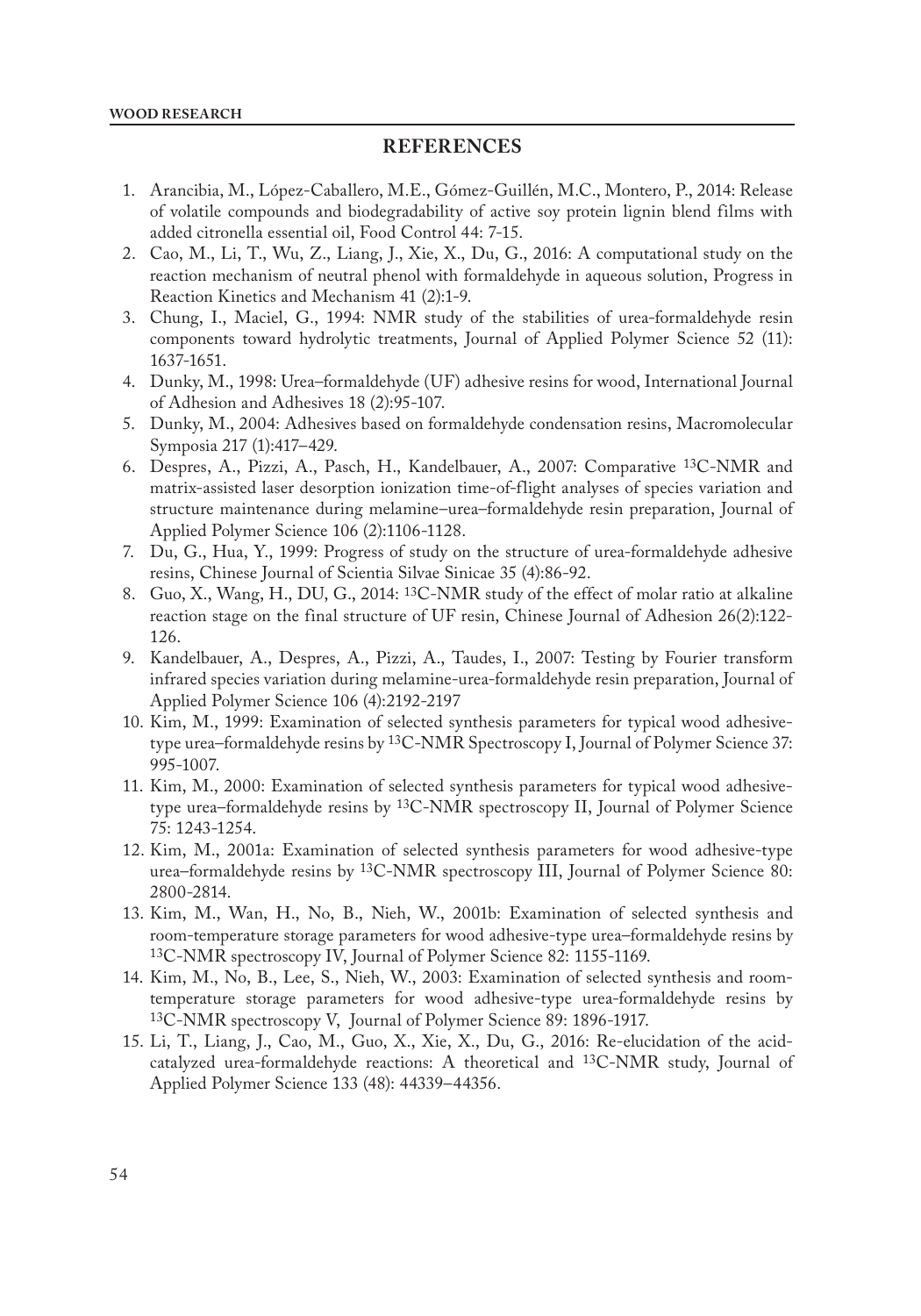- 16. Li, T., Guo, X., Liang, J., Wang, H., Xie, X., Du, G., 2015: Competitive formation of the methylene and methylene ether bridges in the urea-formaldehyde reaction in alkaline solution: a combined experimental and theoretical study, Wood Science and Technology 49 (3): 475-493.
- 17. Li, T., Wang, H., Liang, J., Guo, X., Xie, X., Du, G., 2014: Specific solvation effects on the formation of urea anion in alkaline solution, Progress in Reaction Kinetics and Mechanism 39 (2): 115-121.
- 18. Lei, H., Pizzi, A., Du, G., Despres, A., 2006: Variation of MUF and PMUF resins mass fractions during preparation, Journal of Applied Polymer Science 100 (6):4842-4855
- 19. Lei, H., Du, G., Wu, Z., Xi, X., Dong, Z., 2014: Cross-linked soy-based wood adhesives for plywood, International Journal of Adhesion and Adhesives 50: 199-203.
- 20. Lei, H., Wu, Z., Cao, M., Du, G., 2016: Study on the soy protein-based wood adhesive modified by hydroxymethyl phenol, Polymers 8: 256-265.
- 21. Lei, H., Frazier, C.E., 2015a: A dynamic mechanical analysis method for predicting the curing behavior of phenol-formaldehyde resin adhesive, Journal of Adhesion Science and Technology 29(10):981–990.
- 22. Lei, H., Frazier, C.E., 2015b: Curing behavior of melamine-urea–formaldehyde (MUF) resin adhesive, International Journal of Adhesion and Adhesives 62:40-44.
- 23. Okada, M., 2002: Chemical syntheses of biodegradable polymers, Progress in Polymer Science 27 (1):87-133.
- 24. Qu, P., Huang, H., Wu, G., Chang, Z., 2015a: The effect of hydrolyzed soy protein isolate on the structure and biodegradability of urea–formaldehyde adhesives, Journal of Adhesion Science and Technology 29 (6): 502-517.
- 25. Qu, P., Huang, H., Wu, G., Sun, E., Chang, Z., 2015b: Hydrolyzed soy protein isolates modified urea–formaldehyde resins as adhesives and its biodegradability, Journal of Adhesion Science and Technology 29 (21): 2381-2398.
- 26. Steinhof, O., Kibrik, E., Scherr, G., Hasse, H., 2014: Quantitative and qualitative 1H, 13C and 15N NMR spectroscopic investigation of the urea–formaldehyde resin synthesis, Magnetic Resonance in Chemistry 52 (4):138-162.
- 27. Sun, E., Huang, H., Wu, G., 2014: Synthesis and biodegradation characteristics of urea-formaldehyde resin modified with soy protein, Chinese Journal of Nanjing Forestry University 24(1): 97-101.
- 28. Wu, Z., Du, G., Lei, H., Xi, X., 2016a: Preparation of eco-friendly urea-formaldehyde resin by UFC and soy protein, Chinese Journal of Forestry Engineering 1(1):31-36.
- 29. Wu, Z., Lei, H., Cao, M., Xi, X., Liang, J., Du, G., 2016b: Soy-based adhesive cross-linked by melamine-glyoxal and epoxy resin, Journal of Adhesion Science and Technology 30 (19): 2120-2129.
- 30. Wu, G., Sun, E., Huang, H., Chang, Z., Xu, Y., 2013: Preparation and properties of biodegradable planting containers made with straw and starch adhesive, BioResources 8:5358-5368.
- 31. Wu, Z., Lei, H., Du, G., 2013: Disruption of soy-based adhesive treated by Ca(OH)2 and NaOH, Journal of Adhesion Science and Technology 3: 1-7.